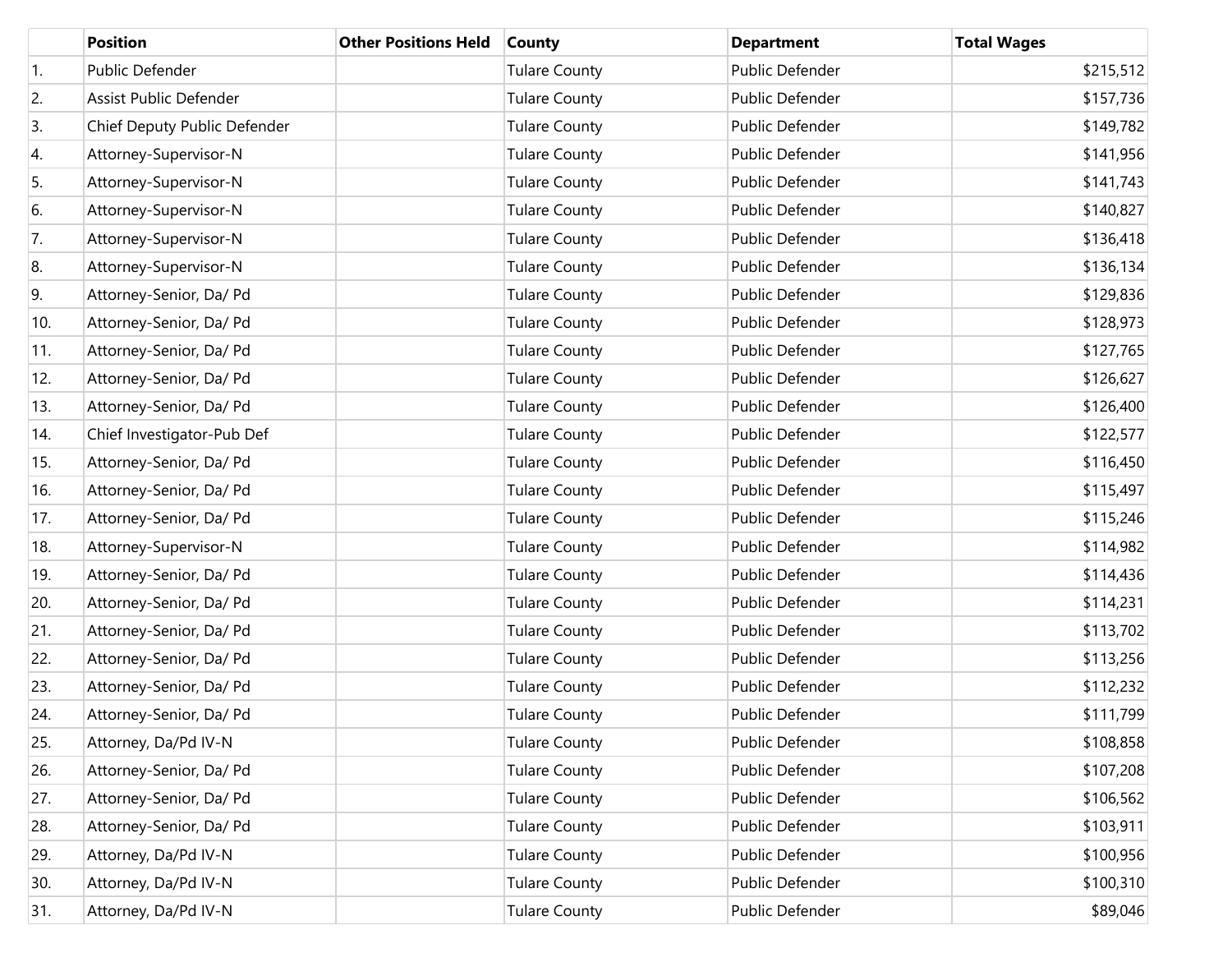| 32. | Attorney, Da/Pd IV-N                      | <b>Tulare County</b> | Public Defender | \$87,000 |
|-----|-------------------------------------------|----------------------|-----------------|----------|
| 33. | Attorney-Senior, Da/ Pd                   | <b>Tulare County</b> | Public Defender | \$86,427 |
| 34. | Investigator-Pub Def-Senior               | <b>Tulare County</b> | Public Defender | \$84,938 |
| 35. | Attorney-Senior, Da/ Pd                   | <b>Tulare County</b> | Public Defender | \$84,895 |
| 36. | Attorney, Da/Pd III-N                     | <b>Tulare County</b> | Public Defender | \$76,941 |
| 37. | Attorney, Da/Pd IV-N                      | <b>Tulare County</b> | Public Defender | \$72,965 |
| 38. | Investigator II-Public Def-B              | <b>Tulare County</b> | Public Defender | \$72,850 |
| 39. | Attorney, Da/Pd II-N                      | <b>Tulare County</b> | Public Defender | \$72,347 |
| 40. | Attorney, Da/Pd II-N                      | <b>Tulare County</b> | Public Defender | \$72,250 |
| 41. | <b>Accountant III</b>                     | <b>Tulare County</b> | Public Defender | \$71,824 |
| 42. | Attorney, Da/Pd II-N                      | <b>Tulare County</b> | Public Defender | \$71,645 |
| 43. | Attorney, Da/Pd II-N                      | <b>Tulare County</b> | Public Defender | \$70,639 |
| 44. | Investigator I-Public Def                 | <b>Tulare County</b> | Public Defender | \$70,135 |
| 45. | Investigator II-Public Def                | <b>Tulare County</b> | Public Defender | \$69,627 |
| 46. | Investigator I-Public Def                 | <b>Tulare County</b> | Public Defender | \$69,205 |
| 47. | Attorney, Da/Pd II-N                      | <b>Tulare County</b> | Public Defender | \$68,319 |
| 48. | Attorney, Da/Pd II-N                      | <b>Tulare County</b> | Public Defender | \$67,452 |
| 49. | Attorney, Da/Pd II-N                      | <b>Tulare County</b> | Public Defender | \$66,623 |
| 50. | Investigator I-Public Def-B               | <b>Tulare County</b> | Public Defender | \$66,008 |
| 51. | Attorney, Da/Pd II-N                      | <b>Tulare County</b> | Public Defender | \$65,885 |
| 52. | Social Worker-Licensed                    | <b>Tulare County</b> | Public Defender | \$62,317 |
| 53. | Legal Office Manager                      | <b>Tulare County</b> | Public Defender | \$60,721 |
| 54. | Attorney, Da/Pd I-N                       | <b>Tulare County</b> | Public Defender | \$59,431 |
| 55. | Attorney, Da/Pd III-N                     | <b>Tulare County</b> | Public Defender | \$59,201 |
| 56. | Social Worker-Public Defender             | <b>Tulare County</b> | Public Defender | \$53,574 |
| 57. | Supervising Law Clerk                     | <b>Tulare County</b> | Public Defender | \$53,012 |
| 58. | Analyst-Staff Services III                | <b>Tulare County</b> | Public Defender | \$51,889 |
| 59. | Legal Secretary III                       | <b>Tulare County</b> | Public Defender | \$51,572 |
| 60. | Public Defender Investigator<br>Assistant | <b>Tulare County</b> | Public Defender | \$49,263 |
| 61. | Paralegal II                              | <b>Tulare County</b> | Public Defender | \$48,682 |
| 62. | Paralegal II                              | <b>Tulare County</b> | Public Defender | \$48,360 |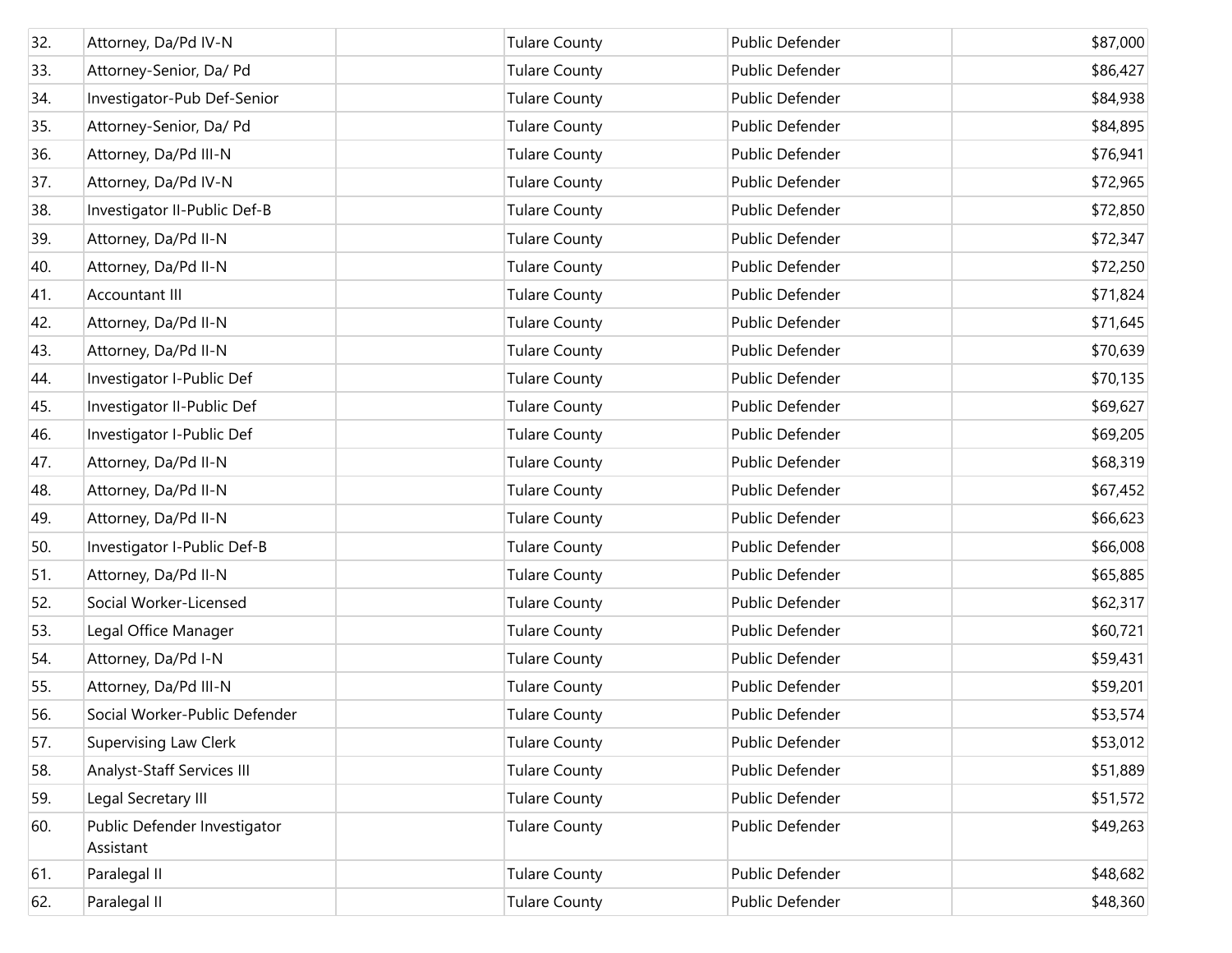| 63. | Paralegal II                              | <b>Tulare County</b> | Public Defender        | \$47,723 |
|-----|-------------------------------------------|----------------------|------------------------|----------|
|     |                                           |                      |                        |          |
| 64. | Public Defender Investigator<br>Assistant | <b>Tulare County</b> | Public Defender        | \$47,641 |
| 65. | Public Defender Interviewer I             | <b>Tulare County</b> | Public Defender        | \$47,266 |
| 66. | Public Defender Interviewer II            | <b>Tulare County</b> | Public Defender        | \$46,164 |
| 67. | Public Defender Investigator<br>Assistant | <b>Tulare County</b> | Public Defender        | \$45,782 |
| 68. | Legal Office Assistant IV                 | <b>Tulare County</b> | <b>Public Defender</b> | \$44,025 |
| 69. | Legal Office Assistant IV                 | <b>Tulare County</b> | Public Defender        | \$43,576 |
| 70. | Public Defender Interviewer I             | <b>Tulare County</b> | Public Defender        | \$42,963 |
| 71. | Attorney, Da/Pd I-N                       | <b>Tulare County</b> | Public Defender        | \$41,970 |
| 72. | Public Defender Interviewer I             | <b>Tulare County</b> | Public Defender        | \$40,400 |
| 73. | Public Defender Interviewer I             | <b>Tulare County</b> | Public Defender        | \$39,791 |
| 74. | Legal Office Assistant III                | <b>Tulare County</b> | Public Defender        | \$38,565 |
| 75. | Investigator-Pub Def-Senior               | <b>Tulare County</b> | Public Defender        | \$37,957 |
| 76. | Legal Office Assistant III                | <b>Tulare County</b> | Public Defender        | \$35,816 |
| 77. | Legal Office Assistant III                | <b>Tulare County</b> | Public Defender        | \$35,404 |
| 78. | Legal Office Assistant I                  | <b>Tulare County</b> | Public Defender        | \$34,109 |
| 79. | Legal Office Assistant I                  | <b>Tulare County</b> | Public Defender        | \$33,841 |
| 80. | Legal Office Assistant II                 | <b>Tulare County</b> | Public Defender        | \$32,586 |
| 81. | Legal Office Assistant II                 | Tulare County        | Public Defender        | \$32,559 |
| 82. | Legal Office Assistant II                 | <b>Tulare County</b> | Public Defender        | \$31,617 |
| 83. | Public Defender Interviewer I             | <b>Tulare County</b> | Public Defender        | \$30,834 |
| 84. | <b>Account Clerk II</b>                   | <b>Tulare County</b> | Public Defender        | \$30,747 |
| 85. | Paralegal I                               | <b>Tulare County</b> | <b>Public Defender</b> | \$30,367 |
| 86. | Eh Attorney, Da/Pd I                      | <b>Tulare County</b> | Public Defender        | \$29,148 |
| 87. | Investigator II-Public Def-B              | <b>Tulare County</b> | Public Defender        | \$28,590 |
| 88. | Attorney, Da/Pd I-N                       | <b>Tulare County</b> | Public Defender        | \$26,974 |
| 89. | Legal Office Assistant I                  | <b>Tulare County</b> | Public Defender        | \$26,913 |
| 90. | Legal Office Assistant II                 | <b>Tulare County</b> | Public Defender        | \$18,733 |
| 91. | Eh Law Clerk                              | <b>Tulare County</b> | Public Defender        | \$14,330 |
| 92. | Paralegal I                               | <b>Tulare County</b> | Public Defender        | \$12,872 |